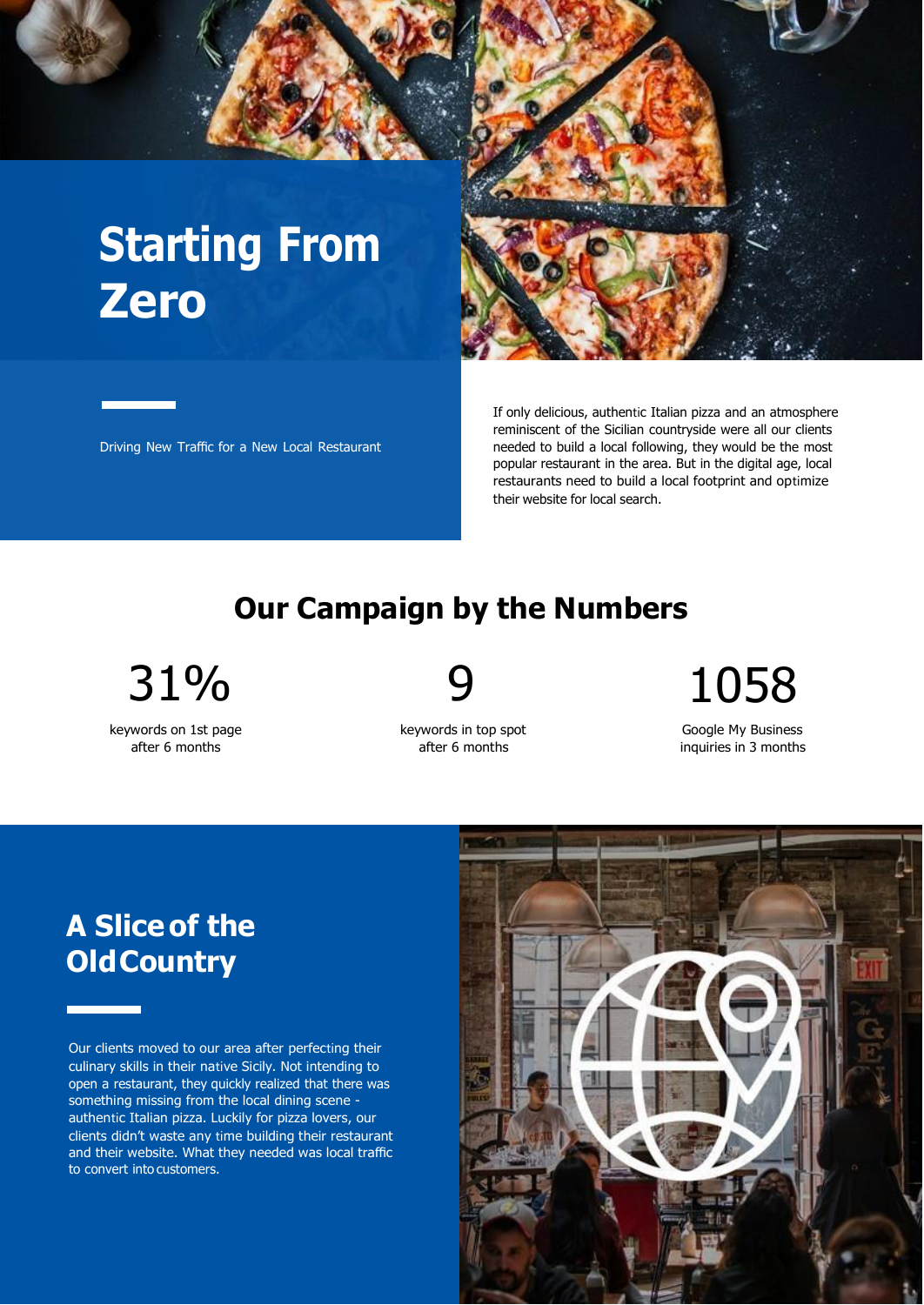#### **Their Goal**

**Getting a Bigger Piece of the Market**

Their grand opening generated enough buzz to keep them busy during the first two months. But the restaurant needed to build local interest quickly and sustain that interest at a level that was profitable. For local restaurants, this means a strategy that puts the restaurant in the top results of local searches and on commonly used review sites like Google My Business and Yelp. In the days of mobile devices when people are online almost 24/7, being discoverable via Google is critical to a business' success.

#### **Our Solution**

**Optimizing for Local Searches**

In the first month, we started by researching and creating a keyword strategy that focused on local keywords and buying intent. For example, our client's website ranks in the top spot for "pizza + location".

Ranking for keywords that are based on geolocation is important for searches via mobile phones because these potential customers are often in the process of choosing a restaurant and have real buying intent. Up to half of all local searches via mobile device result in the searcher visiting the restaurant or store within theday.

We then focused on setting up the restaurant on popular business review sites and data aggregators. Specifically, Google My Business, Bing Local, YellowPages.com and Yelp plus up to 30 more sites that were relevant to the restaurant niche and our location.

Critical to the review site and local citation strategy was ensuring that the name, address, and phone number (NAP) were accurate and consistent across review sites, their Facebook profile, and their website. Consistent NAP data is a ranking factor for Google's local search results. 93% of search results with local intent (search query includes a location) see Google's local results.

In the second month of the campaign and beyond, we continue building local citations which help give Google a clearer picture of our client's business and their locations. Local citations and review sites also provide an avenue for the restaurant to engage with their customers which can really help to drive new customers to the establishment.



# **Their Success**

**A Winning Strategy**

After just 6 months of our Local SEO service, a restaurant with zero online presence is now thriving online and consistently meets all its revenue goals since the campaign began.

1

# 1

rank on Yelp, Yellow Pages, Bing Local, and Apple Maps

position in the local search results for main keyword

542

impressions in just the 2nd month of campaign